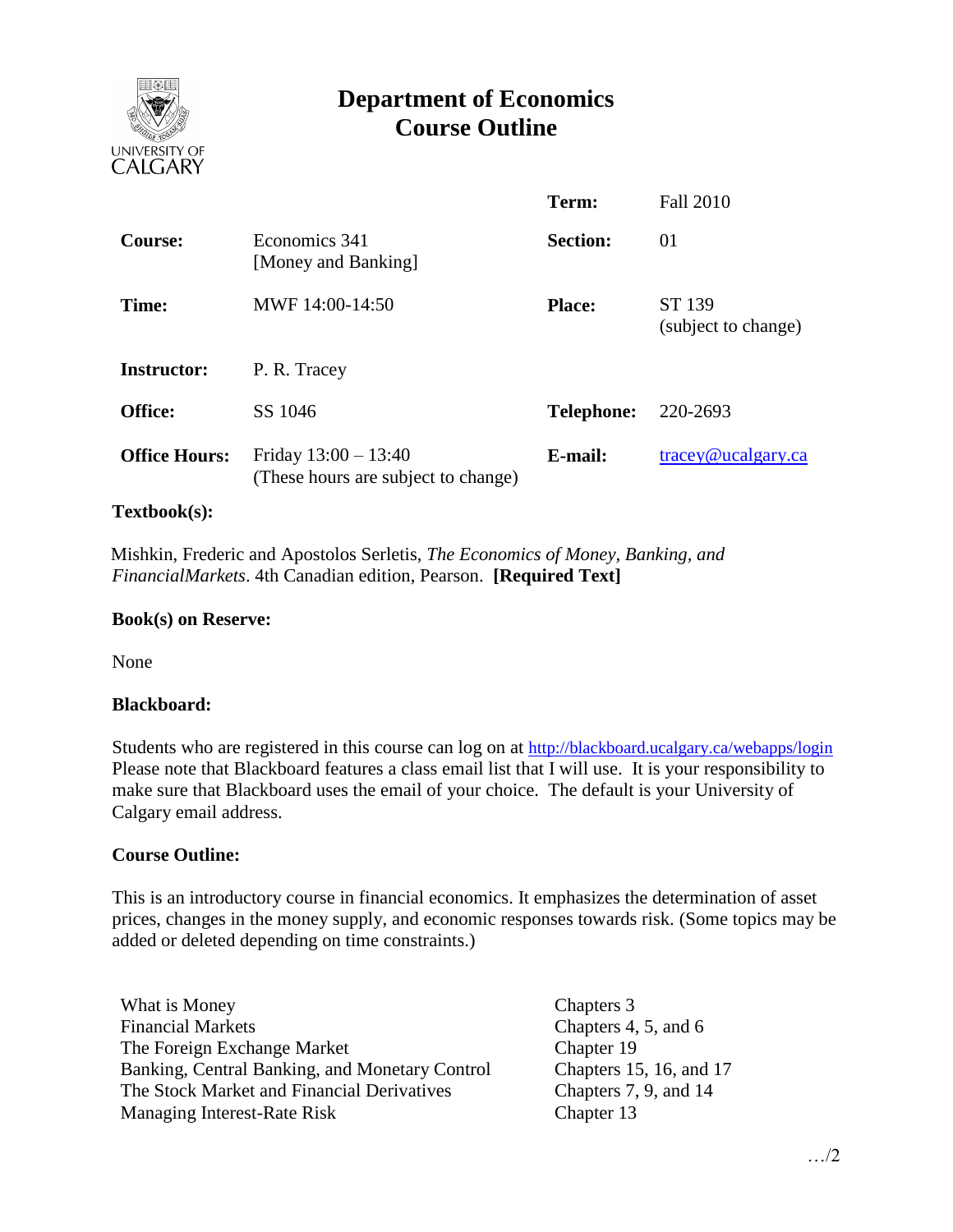## **Grade Determination and Final Examination Details:**

| Midterm Test #1          | Wednesday, October 6, 2010  | 25%   | 40 minutes |
|--------------------------|-----------------------------|-------|------------|
| Midterm Test #2          | Wednesday, October 27, 2010 | 25%   | 40 minutes |
| <b>Final Examination</b> | Scheduled by Registrar      | 50%   | 2 hours    |
|                          |                             | 100\% |            |

Tests and the final exam are marked on a numerical (percentage) basis. These grades are added using the weights listed above and converted to letter grades. As a guide to determining standing, these letter grade equivalences will generally apply:

| $A+97-100$    | $B+ 84-88$    | $C+ 73-75$  | $D+ 57 - 61$ |
|---------------|---------------|-------------|--------------|
| A $92-96$     | $B = 79 - 83$ | C $67 - 72$ | D $50 - 56$  |
| $A - 89 - 91$ | $B - 76 - 78$ | $C-62-66$   | $F = 0 - 49$ |

The midterm exam will be held in class on the date indicated. The time and location of the final exam, which will be two hours in length, will be scheduled by the Registrar's Office. Exam questions may consist of multiple choice questions. The use of a non-programmable calculator during exams is permitted. The use of graphing calculators, computers, and cell phones is not permitted.

## **Notes:**

- 1. Students should be aware that no "make-up" midterms will be given. Any student who finds it necessary to miss the midterm must notify the instructor in advance and produce a valid medical certificate or other required documentation in order to have the weighting moved to the final examination. Note that deferred final examinations may contain short/long answer questions. Also, deferred final examinations do not have to cover the same material or have the same format as the regular final examination.
- 2. Examinations will not be given prior to the scheduled date.
- 3. Students will not be given extra time to complete tests and exams.
- 4. Students should be aware of the academic regulations outlined in The University of Calgary Calendar.
- 5. Students seeking reappraisal of a piece of graded term work should discuss their work with the instructor *within* 15 days of work being returned to class; however, the earliest that grades will be discussed will be two days after the return of an assignment or examination.
- 6. Students will be responsible for all material listed on the course outline, regardless of whether or not the material has been covered in class, unless the instructor notifies the class that the material will not be covered.